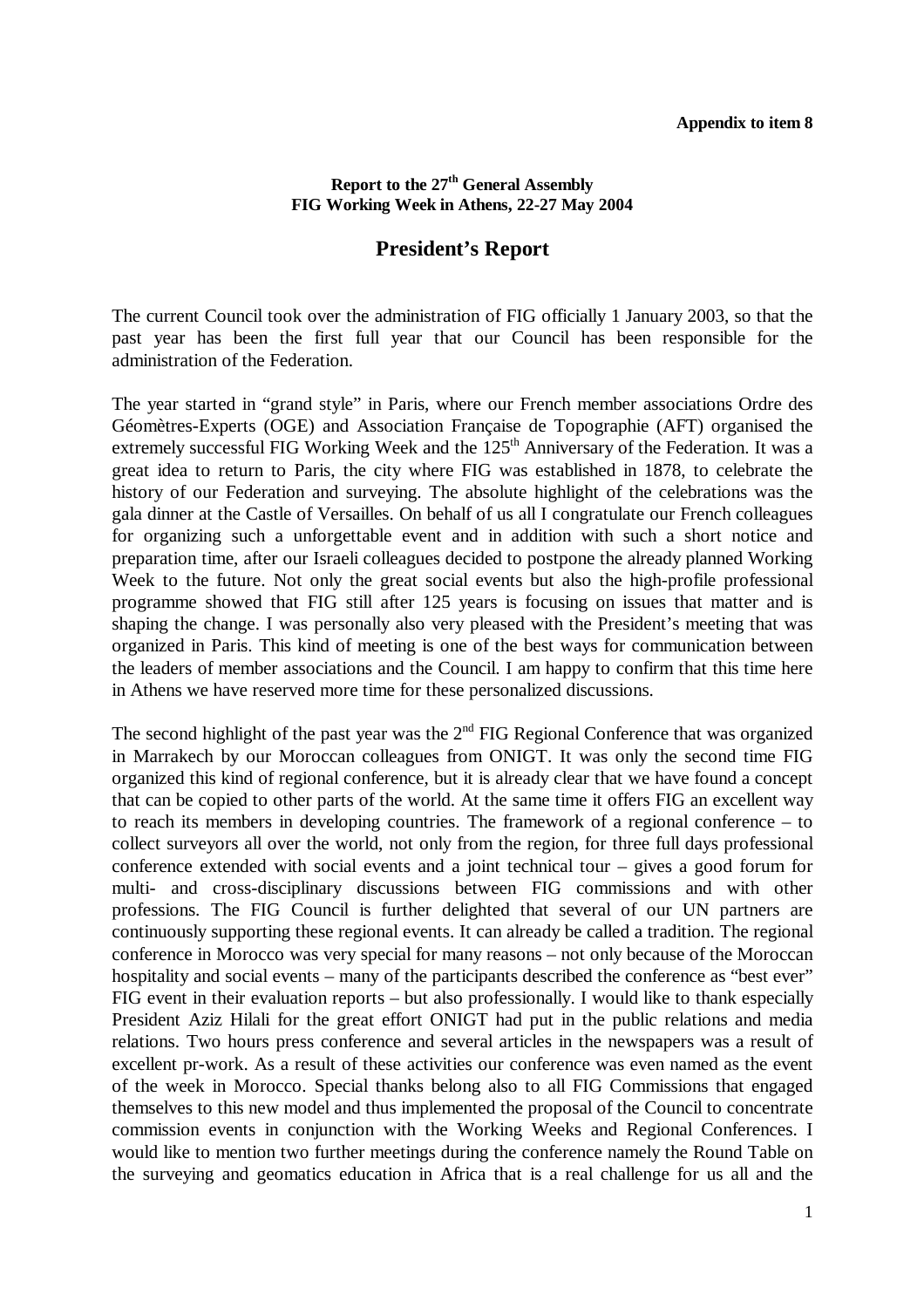meetings of the Arab Union of Surveyors. Finally the topic of the conference namely "*Urbanrural linkages for sustainable environment*" is a hot issue in international discussion. There are big expectations to the Marrakech Declaration on this topic, which will be launched at the 2<sup>nd</sup> World Urban Forum in September 2004.

During the past year there has also been good progress in co-operation between FIG and the United Nations. The co-operation was intensified with UN-Habitat, when I was able to attend the 19<sup>th</sup> Session of the Committee on Human Settlements in Nairobi in May 2003 and with UN ECOSOC at the Ministerial Round Table at the ECOSOC High Level Segment 2003 in Geneva in June. However, the most encouraging development was with the United Nations Environment Programme (UNEP), which instead of normal bureaucratic MoU procedure wants to start more active co-operation with FIG at project level. The first result of this cooperation is in the field of risk and disaster management, where UNEP is seeking partnership from the latest FIG Working Group on this topic. I congratulate our Commission 8 for taking this important environmental topic on its agenda.

FIG has also been active in communicating with our traditional international partners like the International Association of Geodesy (IAG) and the International Cartographic Association (ICA), which both have got new Presidents and who are going through changes in their administrative structure. I am especially happy with the development in co-operation with IAG. The MoU that was signed some years ago is now resulting in co-operation in projects and events. I would like to mention as an example that Prof. Gerhard Beutler is one of the keynote speakers in this Working Week and IAG has also a major role in the next Regional Conference in Jakarta in October 2004. FIG is also co-operating with IAG and other international associations in UN on the field of GPS/GNSS. It further seems that the Joint Board of Spatial Information Societies, which was established after IUSM was disbanded some years ago, is finally finding its role as a focal point for UN co-operation in geoinformation.

The Council has been active also in communicating directly with member associations by visiting their annual meetings and other events. I was delighted to visit during the last year our biggest member association RICS in London and to discuss co-operation and joint projects. I was also happy to give lectures during my visit to Jamaica and bring international greetings to the Jamaica Land Surveyors Association on the occasion of their 75<sup>th</sup> Anniversary in October 2003. I further attended the Annual Conference of our host association DdL in Nyborg in January this year, where I learned a lot about the Danish concept, how to develop the profession to a network of professionals and friendship. As the President I am not able to accept all invitations that I receive, therefore I am happy to have a professional team in my Council that can represent FIG in all occasions. I would like to mention some of the visits during the last year made by my Vice Presidents. Dr. Andreas Drees visited the Young Surveyors Conference in Trebzon, Turkey in May 2003 and also the South-East Asian Survey Conference in Hong Kong, SAR together with Vice President TN Wong in November. Dr. Drees visited on the same trip also Mainland China. As support to the Commissions he further attended Commission 7 annual meeting in Krakow, Poland. Vice President TN Wong has visited several members in Asia and Vice President Bettina Petzold has visited the 1<sup>st</sup> Ibero-American Congress of Property Registration in Lima, Peru making good contacts to surveyors in this region. We have also attended some other international events like UN ECE WPLA meeting in Athens, which at the same time offered me good opportunity to discuss the arrangements of this Working Week. At the sister society level Vice President Ralf Schroth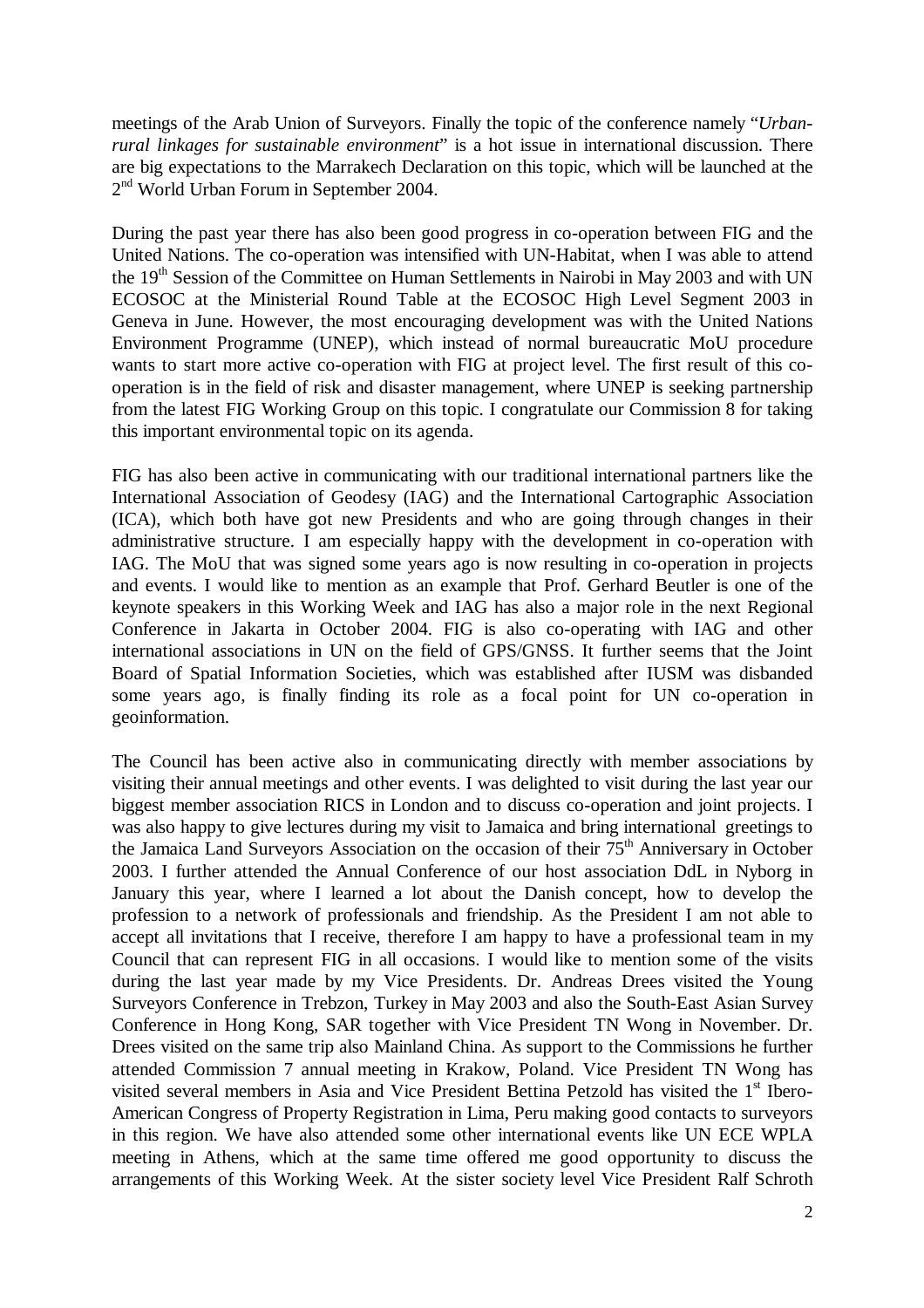has attended several ISPRS workshops. Further the FIG representatives have been attending the UN ECA CODI meeting in Addis Ababa and several meetings in South America including (Colombia, Costa Rica and Argentina). The Director attended the GSDI-7 meeting in Bangalore that resulted as the joint Working Week with GSDI next year in Cairo. It was also possible for me to follow the tradition to visit the venues of the next Working Weeks. So in addition to visiting Athens in conjunction to the WPLA meeting I visited in February 2004 Egypt to see the preparations of the FIG/GSDI Conference 2005. I can assure you that the Working Weeks in the Olympic City Athens this year and next year in May in May in Cairo are something that you don't want to miss.

The co-operation with our corporate members has developed both during the conferences and events and by grant programmes. During the past year I was able to attend and to speak to the ESRI Users' Conference in San Diego to "close the gap between GIS and surveyors" and Ralf Schroth was a keynote speaker at the Mensi conference in September 2003.

To conclude the visit programmes I would like to mention that there has been increased interest to visit our office in Copenhagen. Among several visits I would like to mention minister level visit from Kenya as well as bigger groups from China and Malaysia who have been visiting our headquarters.

One of the issues that have been on the FIG agenda for a longer time is the definition of surveyor. As you know the original definition was agreed after long preparation in 1991. Since then the technology has been developed and there has been some changes in the profession. The Council considered that now is the right time not to change but to revise the definition. When refreshing the definition we have also integrated the "basic" surveying so that all professionals in our practical and scientific branch can feel home in FIG. The result is now on the agenda for your approval.

The Council has also taken serious discussions at the last President's meeting about our information delivery. Thus under the leadership of Vice President Bettina Petzold we have now a new information policy that is very much focusing on modern technologies but takes also into account those members that do not have fast connection to internet.

The most expected issue on the agenda of this General Assembly is the election of two Vice Presidents and all Commission chairs for 2006-2010. In the transition period of FIG administration it is especially important to get the best people to the right positions, those who have the energy, interest and experience to develop FIG to face the new challenges of the future.

As many of you know, I am very much interested in the public role of surveyors and how to make surveyors better known to the big audience and also to policy makers. In this respect FIG has started co-operation with some publishers – all are corporate members – to publish information about FIG and also to give FIG a more personal touch. This has happened e.g. with columns and articles in journals like GIM and Geoinformatics. I would also once again like to congratulate our Commissions and active people on the contents of our website. I continuously get positive feedback about the quality and contents of the website. It is a real showcase for our profession. When in the near future we are able to launch the Surveying Reference Library – instead of the good practice database – FIG's web site will be a real source for all information within this profession.